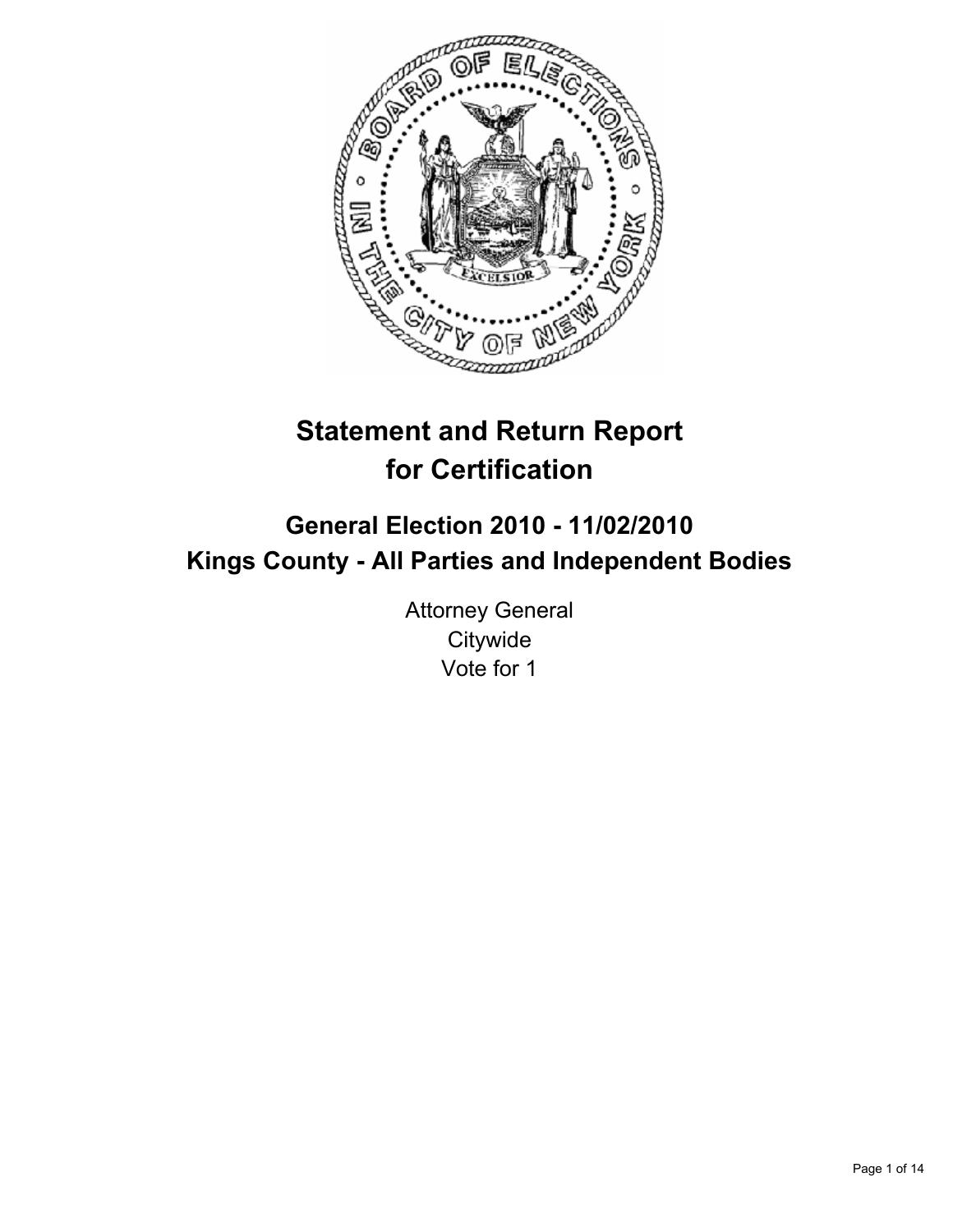

| <b>PUBLIC COUNTER</b>                  | 19,776 |
|----------------------------------------|--------|
| EMERGENCY                              | 79     |
| ABSENTEE/MILITARY                      | 240    |
| <b>AFFIDAVIT</b>                       | 534    |
| <b>Total Ballots</b>                   | 20,659 |
| ERIC T SCHNEIDERMAN (DEMOCRATIC)       | 16,394 |
| DAN DONOVAN (REPUBLICAN)               | 884    |
| ERIC T SCHNEIDERMAN (INDEPENDENCE)     | 179    |
| DAN DONOVAN (CONSERVATIVE)             | 100    |
| ERIC T SCHNEIDERMAN (WORKING FAMILIES) | 815    |
| CARL E PERSON (LIBERTARIAN)            | 43     |
| RAMON J JIMENEZ (FREEDOM)              | 463    |
| RAMON JIMENEZ VOID (WRITE-IN)          | 1      |
| RENEE HAYNES (WRITE-IN)                | 1      |
| <b>Total Votes</b>                     | 18,880 |
| Unrecorded                             | 1.779  |

| PUBLIC COUNTER                         | 22,546 |
|----------------------------------------|--------|
| <b>EMERGENCY</b>                       | 0      |
| ABSENTEE/MILITARY                      | 424    |
| <b>AFFIDAVIT</b>                       | 312    |
| <b>Total Ballots</b>                   | 23,371 |
| ERIC T SCHNEIDERMAN (DEMOCRATIC)       | 14,148 |
| DAN DONOVAN (REPUBLICAN)               | 5,806  |
| ERIC T SCHNEIDERMAN (INDEPENDENCE)     | 330    |
| DAN DONOVAN (CONSERVATIVE)             | 627    |
| ERIC T SCHNEIDERMAN (WORKING FAMILIES) | 765    |
| CARL E PERSON (LIBERTARIAN)            | 71     |
| RAMON J JIMENEZ (FREEDOM)              | 189    |
| DANIEL TANNENBAUM (WRITE-IN)           | 1      |
| DAVID TANNENBAUM (WRITE-IN)            | 1      |
| RUDOLPH GIULIANI (WRITE-IN)            | 1      |
| YOGI BEAR (WRITE-IN)                   | 1      |
| <b>Total Votes</b>                     | 21,940 |
| Unrecorded                             | 1,431  |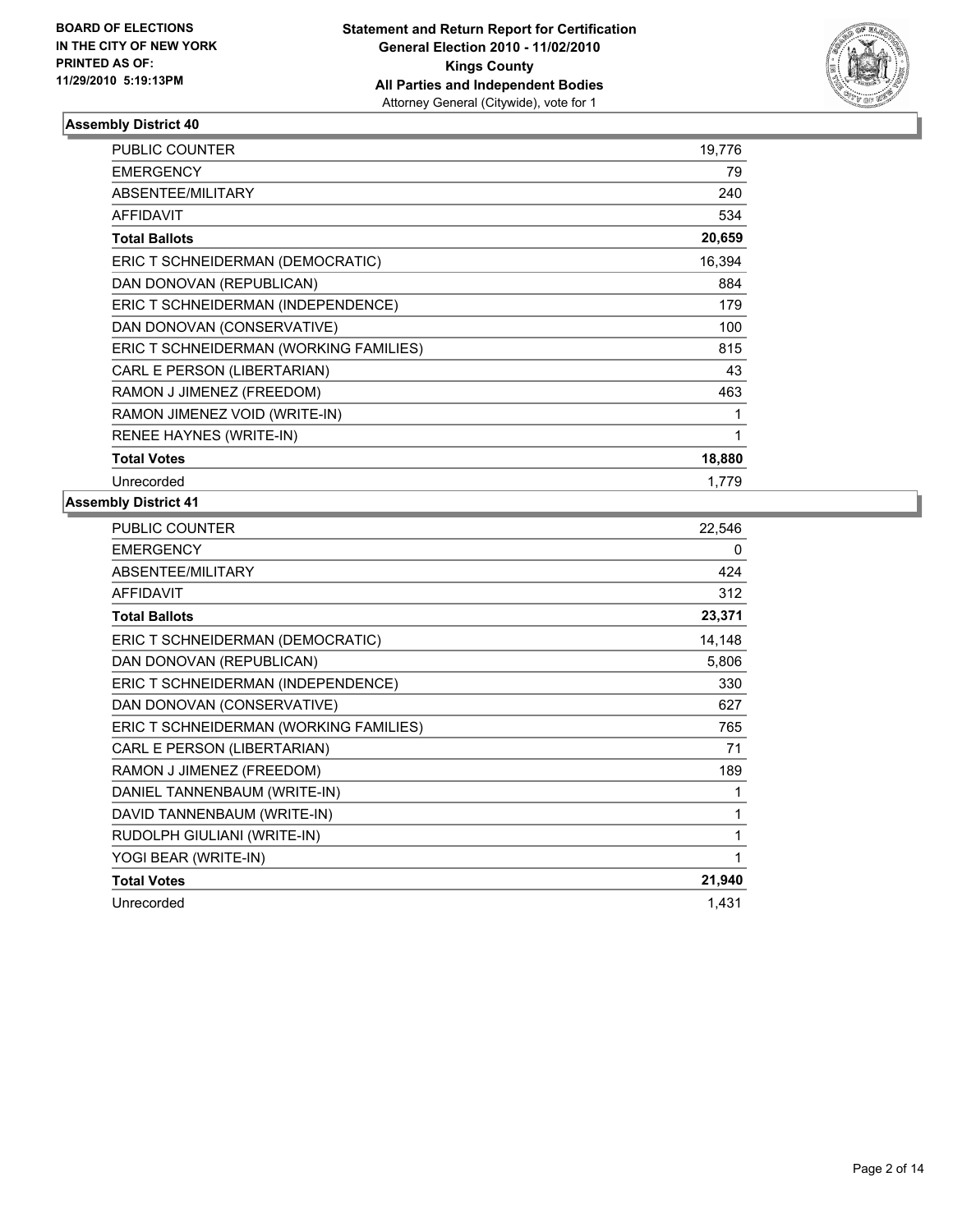

| <b>PUBLIC COUNTER</b>                  | 18,342 |
|----------------------------------------|--------|
| <b>EMERGENCY</b>                       | 36     |
| ABSENTEE/MILITARY                      | 256    |
| AFFIDAVIT                              | 428    |
| <b>Total Ballots</b>                   | 19,166 |
| ERIC T SCHNEIDERMAN (DEMOCRATIC)       | 13,982 |
| DAN DONOVAN (REPUBLICAN)               | 1,855  |
| ERIC T SCHNEIDERMAN (INDEPENDENCE)     | 225    |
| DAN DONOVAN (CONSERVATIVE)             | 218    |
| ERIC T SCHNEIDERMAN (WORKING FAMILIES) | 1,332  |
| CARL E PERSON (LIBERTARIAN)            | 40     |
| RAMON J JIMENEZ (FREEDOM)              | 218    |
| <b>Total Votes</b>                     | 17,870 |
| Unrecorded                             | 1.296  |

| <b>PUBLIC COUNTER</b>                  | 20,734 |
|----------------------------------------|--------|
| <b>EMERGENCY</b>                       | 3      |
| ABSENTEE/MILITARY                      | 363    |
| <b>AFFIDAVIT</b>                       | 472    |
| <b>Total Ballots</b>                   | 21,648 |
| ERIC T SCHNEIDERMAN (DEMOCRATIC)       | 16,610 |
| DAN DONOVAN (REPUBLICAN)               | 1,469  |
| ERIC T SCHNEIDERMAN (INDEPENDENCE)     | 211    |
| DAN DONOVAN (CONSERVATIVE)             | 276    |
| ERIC T SCHNEIDERMAN (WORKING FAMILIES) | 1,408  |
| CARL E PERSON (LIBERTARIAN)            | 44     |
| RAMON J JIMENEZ (FREEDOM)              | 351    |
| <b>Total Votes</b>                     | 20,369 |
| Unrecorded                             | 1.279  |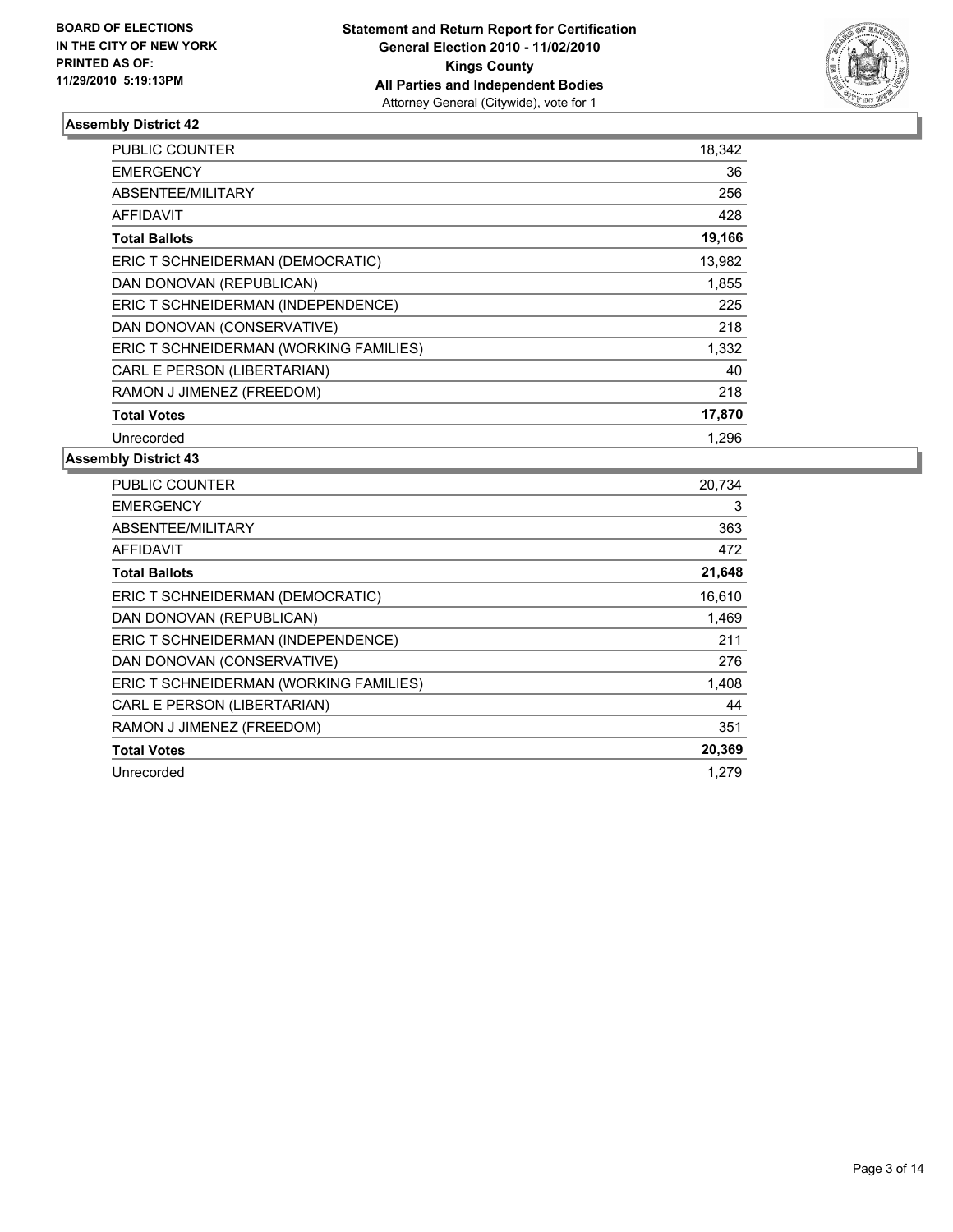

| <b>PUBLIC COUNTER</b>                  | 23,054 |
|----------------------------------------|--------|
| <b>EMERGENCY</b>                       | 0      |
| ABSENTEE/MILITARY                      | 474    |
| <b>AFFIDAVIT</b>                       | 557    |
| <b>Total Ballots</b>                   | 24,263 |
| ERIC T SCHNEIDERMAN (DEMOCRATIC)       | 12,831 |
| DAN DONOVAN (REPUBLICAN)               | 4,628  |
| ERIC T SCHNEIDERMAN (INDEPENDENCE)     | 428    |
| DAN DONOVAN (CONSERVATIVE)             | 605    |
| ERIC T SCHNEIDERMAN (WORKING FAMILIES) | 4,178  |
| CARL E PERSON (LIBERTARIAN)            | 121    |
| RAMON J JIMENEZ (FREEDOM)              | 146    |
| <b>MAURICE MADJARI (WRITE-IN)</b>      | 1      |
| MELVIN KLIEN (WRITE-IN)                | 1      |
| SAMUEL JACKSON (WRITE-IN)              | 1      |
| <b>Total Votes</b>                     | 22,940 |
| Unrecorded                             | 1,323  |

| PUBLIC COUNTER                         | 16,618         |
|----------------------------------------|----------------|
| <b>EMERGENCY</b>                       | 3              |
| <b>ABSENTEE/MILITARY</b>               | 475            |
| <b>AFFIDAVIT</b>                       | 218            |
| <b>Total Ballots</b>                   | 17,406         |
| ERIC T SCHNEIDERMAN (DEMOCRATIC)       | 5,779          |
| DAN DONOVAN (REPUBLICAN)               | 8,612          |
| ERIC T SCHNEIDERMAN (INDEPENDENCE)     | 359            |
| DAN DONOVAN (CONSERVATIVE)             | 880            |
| ERIC T SCHNEIDERMAN (WORKING FAMILIES) | 379            |
| CARL E PERSON (LIBERTARIAN)            | 72             |
| RAMON J JIMENEZ (FREEDOM)              | 38             |
| EDWARD GRIFFITH (WRITE-IN)             | 1              |
| <b>GEORGE BRADY (WRITE-IN)</b>         | 1              |
| IAN D GIRSHEK (WRITE-IN)               | 3              |
| JOHN WILSON CORTES (WRITE-IN)          | $\overline{2}$ |
| MICHAELMOMA HOV (WRITE-IN)             | 1              |
| <b>Total Votes</b>                     | 16,127         |
| Unrecorded                             | 1,279          |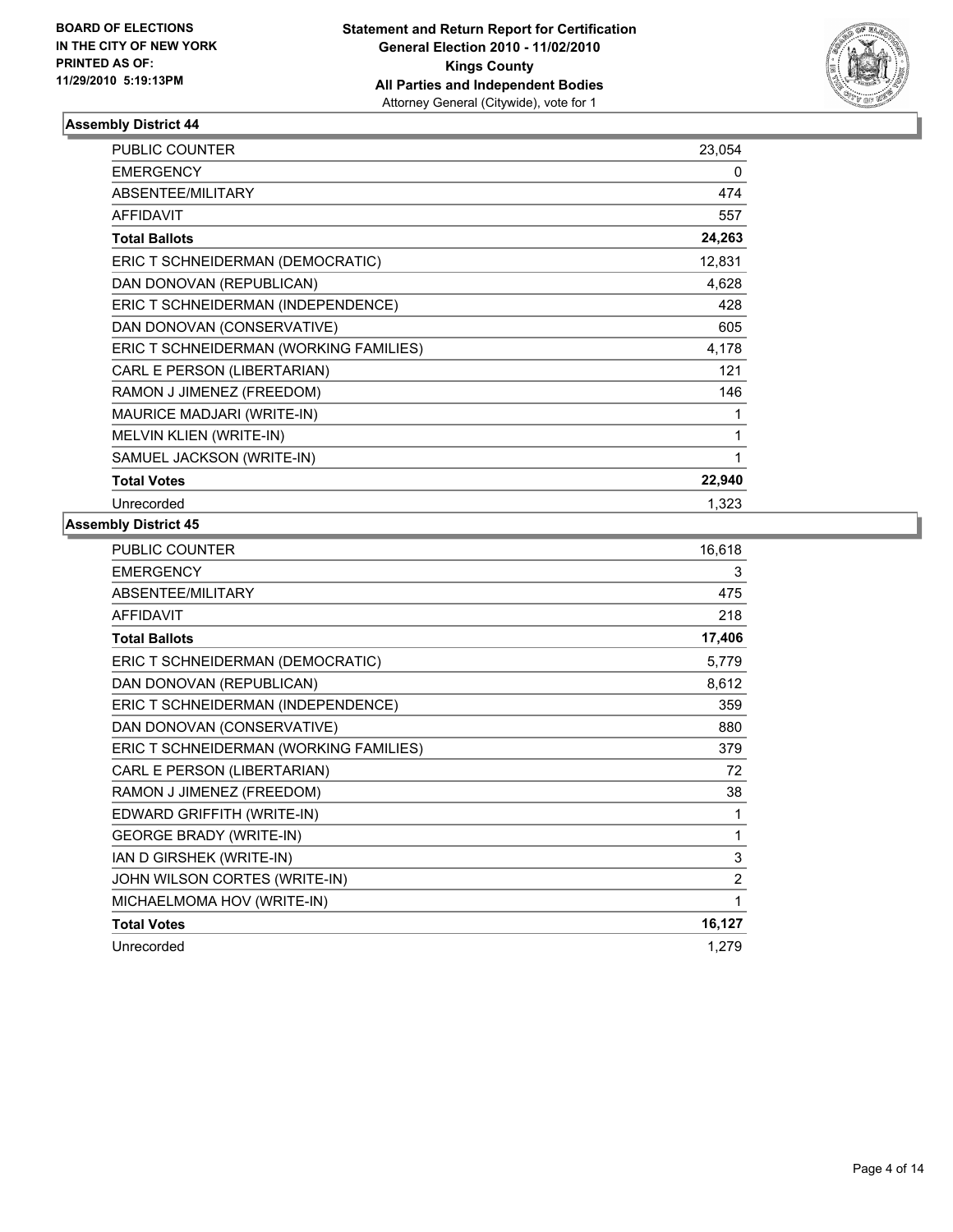

| <b>PUBLIC COUNTER</b>                  | 18,630 |
|----------------------------------------|--------|
| <b>EMERGENCY</b>                       | 9      |
| ABSENTEE/MILITARY                      | 574    |
| <b>AFFIDAVIT</b>                       | 321    |
| <b>Total Ballots</b>                   | 19,609 |
| ERIC T SCHNEIDERMAN (DEMOCRATIC)       | 8,507  |
| DAN DONOVAN (REPUBLICAN)               | 7,677  |
| ERIC T SCHNEIDERMAN (INDEPENDENCE)     | 290    |
| DAN DONOVAN (CONSERVATIVE)             | 743    |
| ERIC T SCHNEIDERMAN (WORKING FAMILIES) | 557    |
| CARL E PERSON (LIBERTARIAN)            | 85     |
| RAMON J JIMENEZ (FREEDOM)              | 105    |
| <b>Total Votes</b>                     | 17,964 |
| Unrecorded                             | 1,645  |

| <b>PUBLIC COUNTER</b>                  | 13,873 |
|----------------------------------------|--------|
| <b>EMERGENCY</b>                       | 0      |
| ABSENTEE/MILITARY                      | 369    |
| <b>AFFIDAVIT</b>                       | 205    |
| <b>Total Ballots</b>                   | 14,508 |
| ERIC T SCHNEIDERMAN (DEMOCRATIC)       | 5,563  |
| DAN DONOVAN (REPUBLICAN)               | 6,010  |
| ERIC T SCHNEIDERMAN (INDEPENDENCE)     | 228    |
| DAN DONOVAN (CONSERVATIVE)             | 583    |
| ERIC T SCHNEIDERMAN (WORKING FAMILIES) | 307    |
| CARL E PERSON (LIBERTARIAN)            | 64     |
| RAMON J JIMENEZ (FREEDOM)              | 52     |
| JERRY GARCIA (WRITE-IN)                | 1      |
| <b>Total Votes</b>                     | 12,808 |
| Unrecorded                             | 1,700  |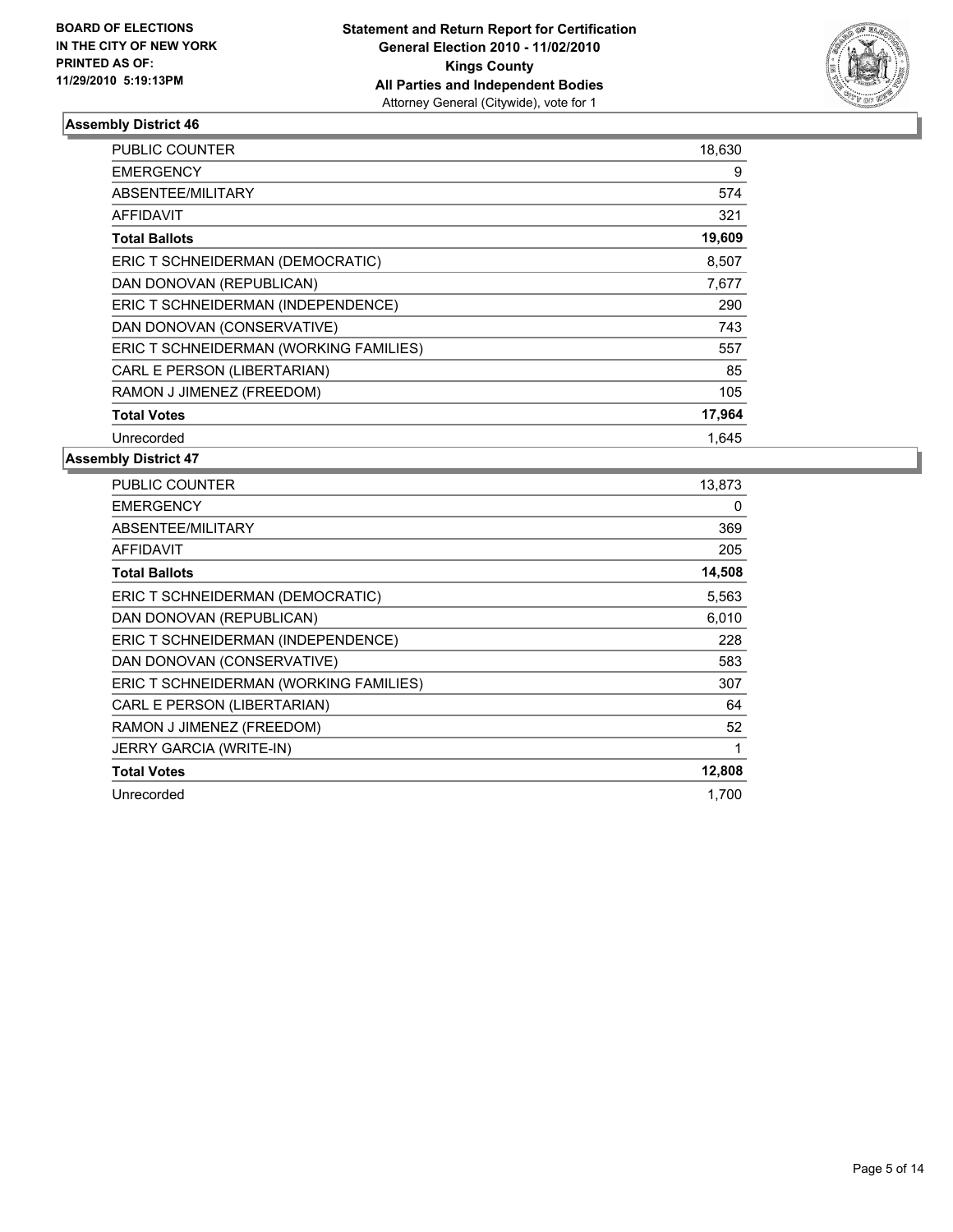

| <b>PUBLIC COUNTER</b>                  | 16,109         |
|----------------------------------------|----------------|
| <b>EMERGENCY</b>                       | 0              |
| ABSENTEE/MILITARY                      | 273            |
| <b>AFFIDAVIT</b>                       | 172            |
| <b>Total Ballots</b>                   | 16,735         |
| ERIC T SCHNEIDERMAN (DEMOCRATIC)       | 4,767          |
| DAN DONOVAN (REPUBLICAN)               | 9,050          |
| ERIC T SCHNEIDERMAN (INDEPENDENCE)     | 383            |
| DAN DONOVAN (CONSERVATIVE)             | 1,020          |
| ERIC T SCHNEIDERMAN (WORKING FAMILIES) | 254            |
| CARL E PERSON (LIBERTARIAN)            | 40             |
| RAMON J JIMENEZ (FREEDOM)              | 39             |
| ABRAHAM BLUM (WRITE-IN)                | 1              |
| CHEVY SLOMOVICS (WRITE-IN)             | $\overline{2}$ |
| JOSEPH HAYON (WRITE-IN)                | 1              |
| YAEL SHAWATZ (WRITE-IN)                | 1              |
| <b>Total Votes</b>                     | 15,558         |
| Unrecorded                             | 1,177          |

| <b>PUBLIC COUNTER</b>                  | 12,779 |
|----------------------------------------|--------|
| <b>EMERGENCY</b>                       | 0      |
| ABSENTEE/MILITARY                      | 318    |
| <b>AFFIDAVIT</b>                       | 159    |
| <b>Total Ballots</b>                   | 13,316 |
| ERIC T SCHNEIDERMAN (DEMOCRATIC)       | 4,963  |
| DAN DONOVAN (REPUBLICAN)               | 5,711  |
| ERIC T SCHNEIDERMAN (INDEPENDENCE)     | 268    |
| DAN DONOVAN (CONSERVATIVE)             | 672    |
| ERIC T SCHNEIDERMAN (WORKING FAMILIES) | 284    |
| CARL E PERSON (LIBERTARIAN)            | 46     |
| RAMON J JIMENEZ (FREEDOM)              | 40     |
| <b>Total Votes</b>                     | 11,984 |
| Unrecorded                             | 1,332  |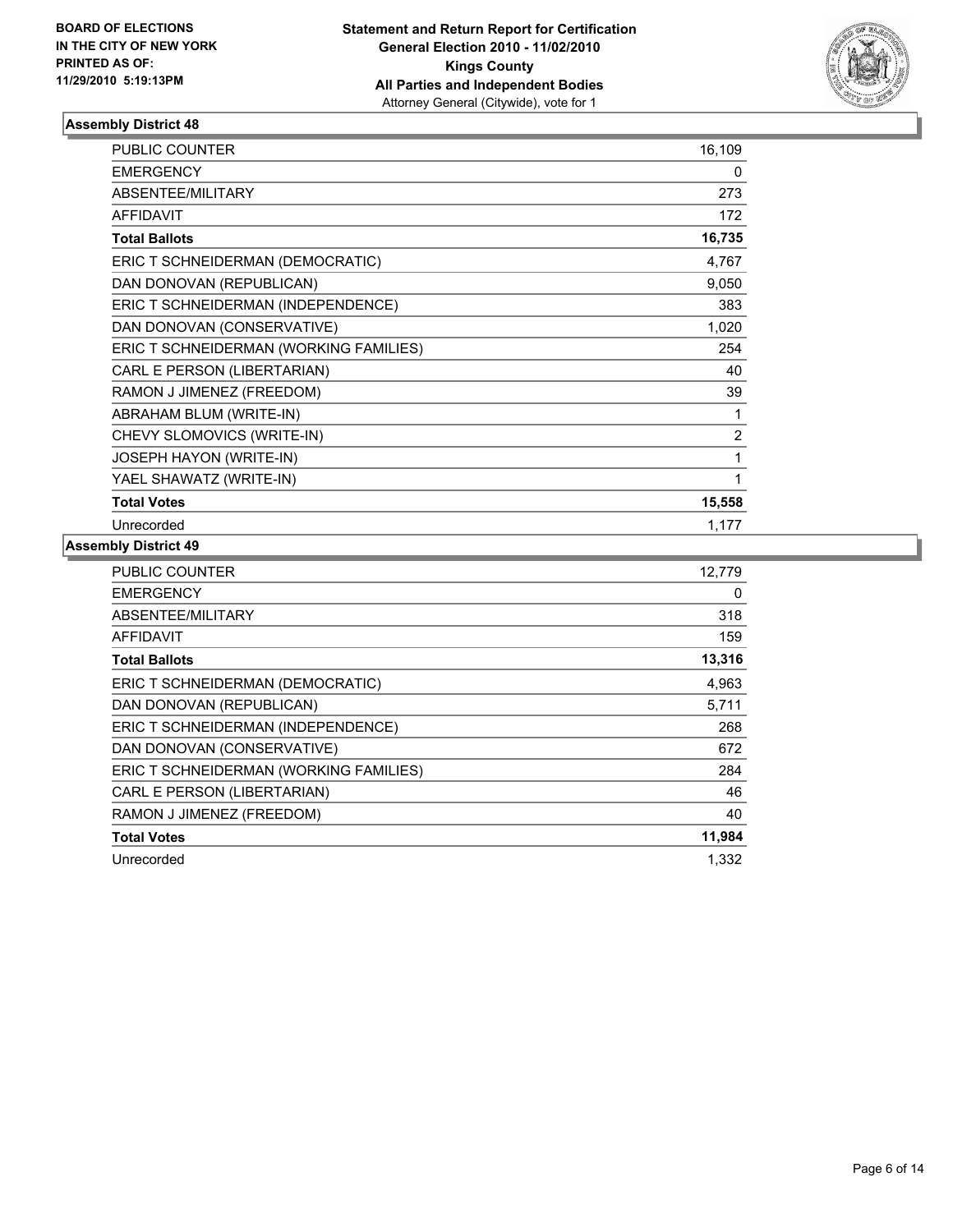

| PUBLIC COUNTER                         | 19,344         |
|----------------------------------------|----------------|
| <b>EMERGENCY</b>                       | 1              |
| ABSENTEE/MILITARY                      | 264            |
| <b>AFFIDAVIT</b>                       | 644            |
| <b>Total Ballots</b>                   | 20,329         |
| ERIC T SCHNEIDERMAN (DEMOCRATIC)       | 12,619         |
| DAN DONOVAN (REPUBLICAN)               | 3,469          |
| ERIC T SCHNEIDERMAN (INDEPENDENCE)     | 348            |
| DAN DONOVAN (CONSERVATIVE)             | 344            |
| ERIC T SCHNEIDERMAN (WORKING FAMILIES) | 2,077          |
| CARL E PERSON (LIBERTARIAN)            | 98             |
| RAMON J JIMENEZ (FREEDOM)              | 202            |
| CHECK MAILK (WRITE-IN)                 | 1              |
| DAVID NIDERMAN (WRITE-IN)              | $\overline{c}$ |
| LYNNE STEWART (WRITE-IN)               | 1              |
| MARCY C GORDON (WRITE-IN)              | 1              |
| MOSHE GREEN (WRITE-IN)                 | 1              |
| <b>Total Votes</b>                     | 19,163         |
| Unrecorded                             | 1,166          |

| <b>PUBLIC COUNTER</b>                  | 11,076 |
|----------------------------------------|--------|
| <b>EMERGENCY</b>                       | 0      |
| ABSENTEE/MILITARY                      | 170    |
| AFFIDAVIT                              | 273    |
| <b>Total Ballots</b>                   | 11,561 |
| ERIC T SCHNEIDERMAN (DEMOCRATIC)       | 7,219  |
| DAN DONOVAN (REPUBLICAN)               | 1,708  |
| ERIC T SCHNEIDERMAN (INDEPENDENCE)     | 190    |
| DAN DONOVAN (CONSERVATIVE)             | 233    |
| ERIC T SCHNEIDERMAN (WORKING FAMILIES) | 981    |
| CARL E PERSON (LIBERTARIAN)            | 53     |
| RAMON J JIMENEZ (FREEDOM)              | 132    |
| <b>Total Votes</b>                     | 10,516 |
| Unrecorded                             | 1.045  |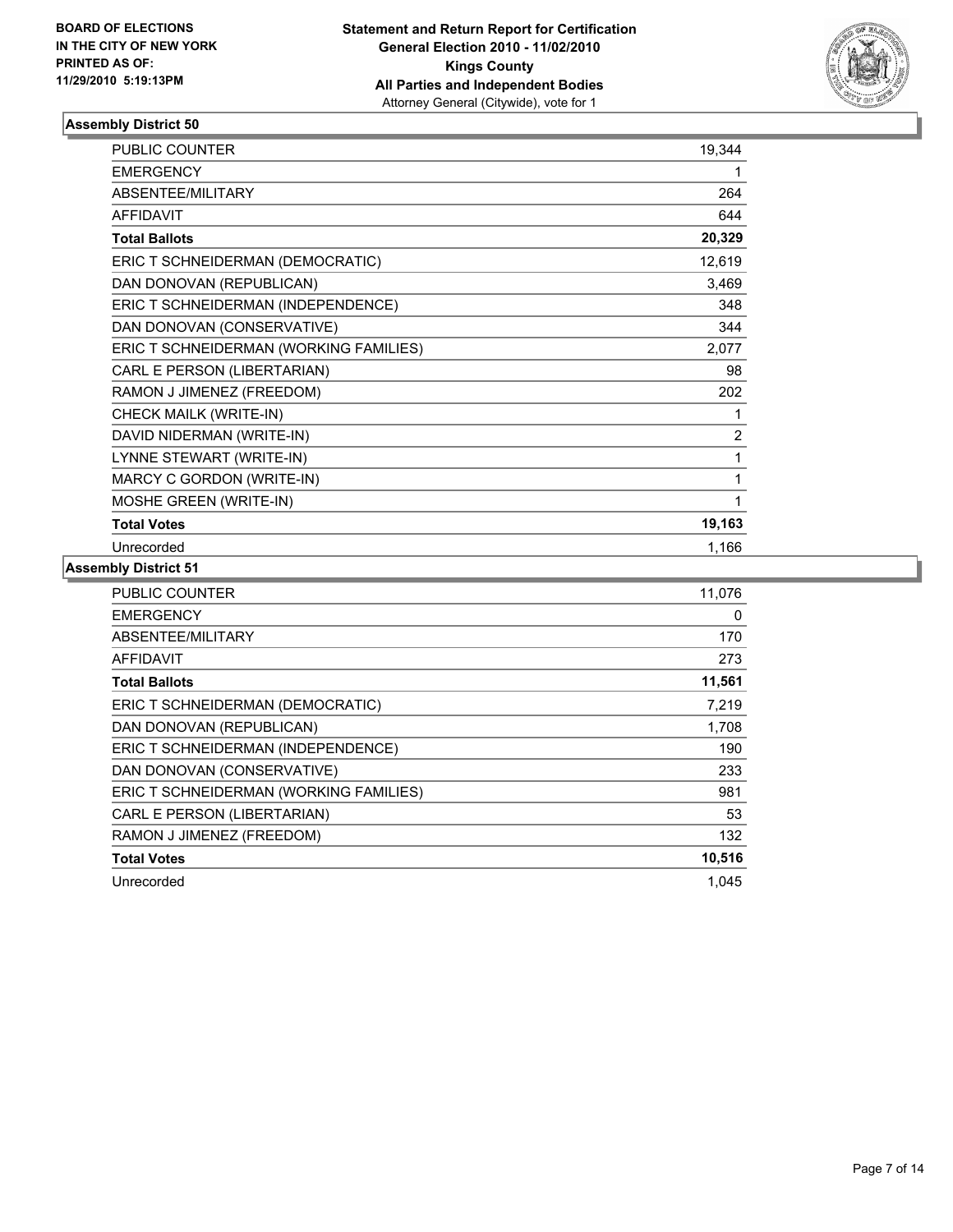

| <b>PUBLIC COUNTER</b>                  | 35,319         |
|----------------------------------------|----------------|
| <b>EMERGENCY</b>                       | 2              |
| ABSENTEE/MILITARY                      | 899            |
| <b>AFFIDAVIT</b>                       | 992            |
| <b>Total Ballots</b>                   | 37,619         |
| ERIC T SCHNEIDERMAN (DEMOCRATIC)       | 22,666         |
| DAN DONOVAN (REPUBLICAN)               | 4,011          |
| ERIC T SCHNEIDERMAN (INDEPENDENCE)     | 732            |
| DAN DONOVAN (CONSERVATIVE)             | 472            |
| ERIC T SCHNEIDERMAN (WORKING FAMILIES) | 7,709          |
| CARL E PERSON (LIBERTARIAN)            | 187            |
| RAMON J JIMENEZ (FREEDOM)              | 217            |
| <b>BELLA LARELLE (WRITE-IN)</b>        | 1              |
| CHRISTOPER SLATTEAY (WRITE-IN)         | 1              |
| ERIC DINALO (WRITE-IN)                 | 1              |
| JAMES LANE (WRITE-IN)                  | $\overline{2}$ |
| JIMMY MCMILLIAN (WRITE-IN)             | 1              |
| LORRAINE NELSON (WRITE-IN)             | 1              |
| ROBERT SUTTON (WRITE-IN)               | 1              |
| <b>Total Votes</b>                     | 36,002         |
| Unrecorded                             | 1,617          |

| PUBLIC COUNTER                         | 16,303 |
|----------------------------------------|--------|
| <b>EMERGENCY</b>                       | 6      |
| ABSENTEE/MILITARY                      | 179    |
| <b>AFFIDAVIT</b>                       | 592    |
| <b>Total Ballots</b>                   | 17,126 |
| ERIC T SCHNEIDERMAN (DEMOCRATIC)       | 12,027 |
| DAN DONOVAN (REPUBLICAN)               | 1,022  |
| ERIC T SCHNEIDERMAN (INDEPENDENCE)     | 245    |
| DAN DONOVAN (CONSERVATIVE)             | 117    |
| ERIC T SCHNEIDERMAN (WORKING FAMILIES) | 1,414  |
| CARL E PERSON (LIBERTARIAN)            | 79     |
| RAMON J JIMENEZ (FREEDOM)              | 280    |
| DAN DONOVAN VOID (WRITE-IN)            | 1      |
| ERNEST HEMINGWAY (WRITE-IN)            | 1      |
| <b>Total Votes</b>                     | 15,186 |
| Unrecorded                             | 1,940  |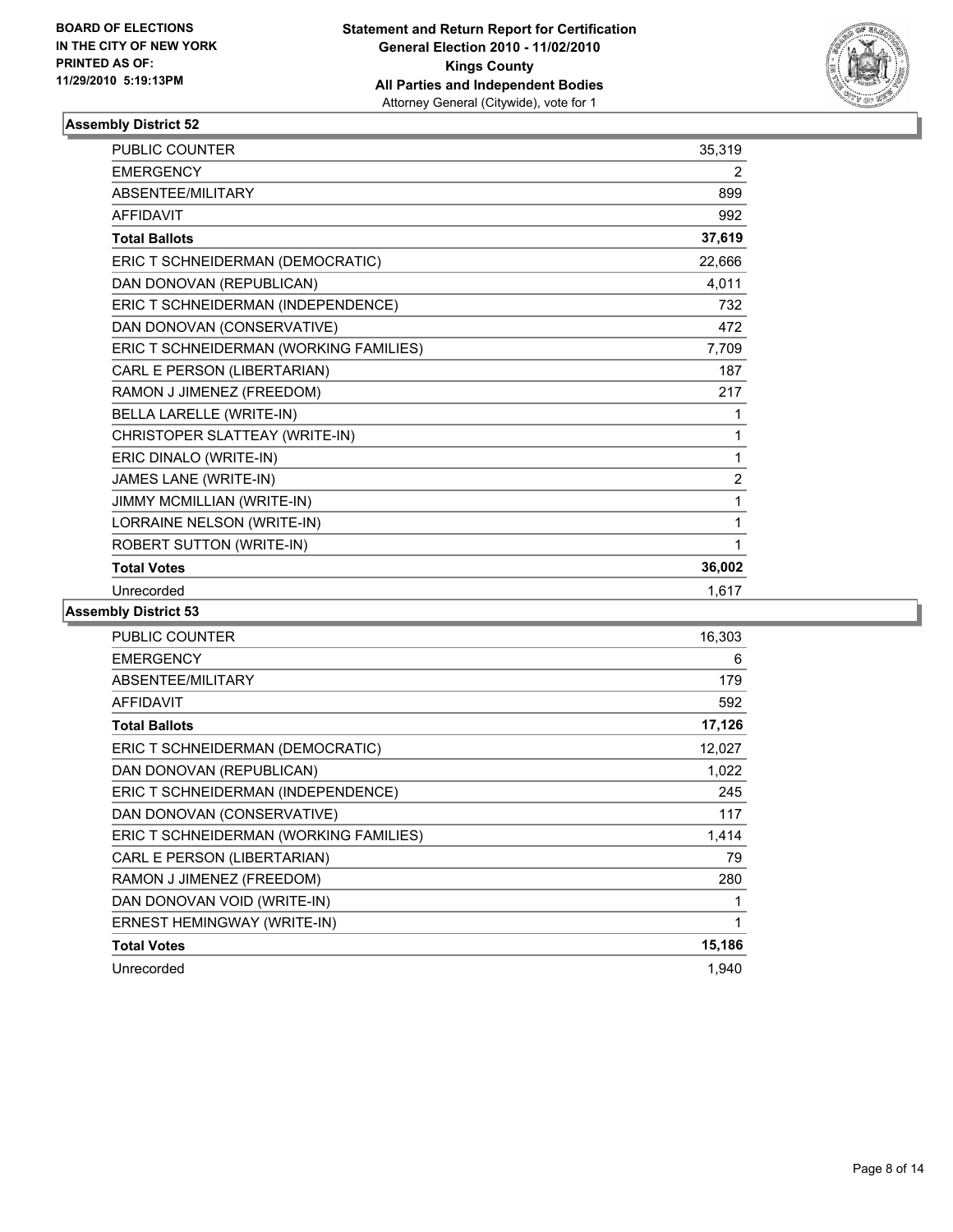

| <b>PUBLIC COUNTER</b>                  | 12,642 |
|----------------------------------------|--------|
| <b>EMERGENCY</b>                       | 32     |
| ABSENTEE/MILITARY                      | 90     |
| <b>AFFIDAVIT</b>                       | 404    |
| <b>Total Ballots</b>                   | 13,178 |
| ERIC T SCHNEIDERMAN (DEMOCRATIC)       | 10.497 |
| DAN DONOVAN (REPUBLICAN)               | 576    |
| ERIC T SCHNEIDERMAN (INDEPENDENCE)     | 124    |
| DAN DONOVAN (CONSERVATIVE)             | 114    |
| ERIC T SCHNEIDERMAN (WORKING FAMILIES) | 477    |
| CARL E PERSON (LIBERTARIAN)            | 24     |
| RAMON J JIMENEZ (FREEDOM)              | 226    |
| <b>JIMMY MCMILLAN (WRITE-IN)</b>       | 1      |
| <b>Total Votes</b>                     | 12,039 |
| Unrecorded                             | 1.139  |

| <b>PUBLIC COUNTER</b>                  | 17,166 |
|----------------------------------------|--------|
| <b>EMERGENCY</b>                       | 83     |
| ABSENTEE/MILITARY                      | 188    |
| AFFIDAVIT                              | 409    |
| <b>Total Ballots</b>                   | 17,859 |
| ERIC T SCHNEIDERMAN (DEMOCRATIC)       | 14,762 |
| DAN DONOVAN (REPUBLICAN)               | 348    |
| ERIC T SCHNEIDERMAN (INDEPENDENCE)     | 162    |
| DAN DONOVAN (CONSERVATIVE)             | 82     |
| ERIC T SCHNEIDERMAN (WORKING FAMILIES) | 673    |
| CARL E PERSON (LIBERTARIAN)            | 44     |
| RAMON J JIMENEZ (FREEDOM)              | 352    |
| GERALD E DAVIS JR (WRITE-IN)           | 1      |
| SEKOY MARTIN (WRITE-IN)                | 1      |
| <b>Total Votes</b>                     | 16,425 |
| Unrecorded                             | 1.434  |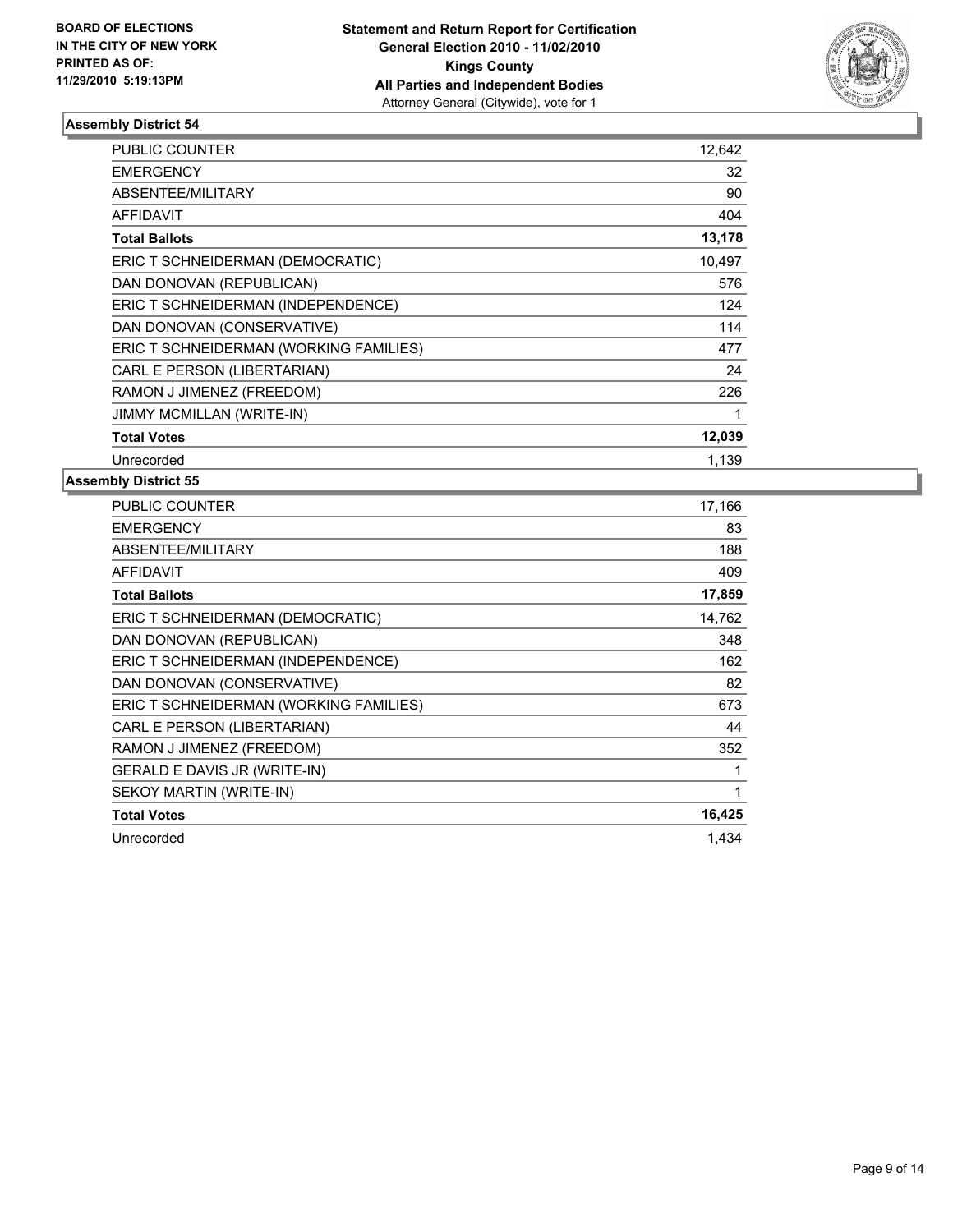

| <b>PUBLIC COUNTER</b>                  | 19,936 |
|----------------------------------------|--------|
| <b>EMERGENCY</b>                       | 0      |
| <b>ABSENTEE/MILITARY</b>               | 255    |
| <b>AFFIDAVIT</b>                       | 571    |
| <b>Total Ballots</b>                   | 20,782 |
| ERIC T SCHNEIDERMAN (DEMOCRATIC)       | 16,596 |
| DAN DONOVAN (REPUBLICAN)               | 477    |
| ERIC T SCHNEIDERMAN (INDEPENDENCE)     | 236    |
| DAN DONOVAN (CONSERVATIVE)             | 106    |
| ERIC T SCHNEIDERMAN (WORKING FAMILIES) | 1,061  |
| CARL E PERSON (LIBERTARIAN)            | 63     |
| RAMON J JIMENEZ (FREEDOM)              | 751    |
| CHARLES COUCH (WRITE-IN)               |        |
| <b>Total Votes</b>                     | 19,291 |
| Unrecorded                             | 1.491  |

| <b>PUBLIC COUNTER</b>                  | 27,307 |
|----------------------------------------|--------|
| <b>EMERGENCY</b>                       | 0      |
| ABSENTEE/MILITARY                      | 464    |
| AFFIDAVIT                              | 867    |
| <b>Total Ballots</b>                   | 28,734 |
| ERIC T SCHNEIDERMAN (DEMOCRATIC)       | 20,865 |
| DAN DONOVAN (REPUBLICAN)               | 823    |
| ERIC T SCHNEIDERMAN (INDEPENDENCE)     | 402    |
| DAN DONOVAN (CONSERVATIVE)             | 133    |
| ERIC T SCHNEIDERMAN (WORKING FAMILIES) | 4,260  |
| CARL E PERSON (LIBERTARIAN)            | 117    |
| RAMON J JIMENEZ (FREEDOM)              | 631    |
| JAMES B DOE (WRITE-IN)                 | 1      |
| KIM MOSCERSUATOUO (WRITE-IN)           | 1      |
| <b>Total Votes</b>                     | 27,233 |
| Unrecorded                             | 1,501  |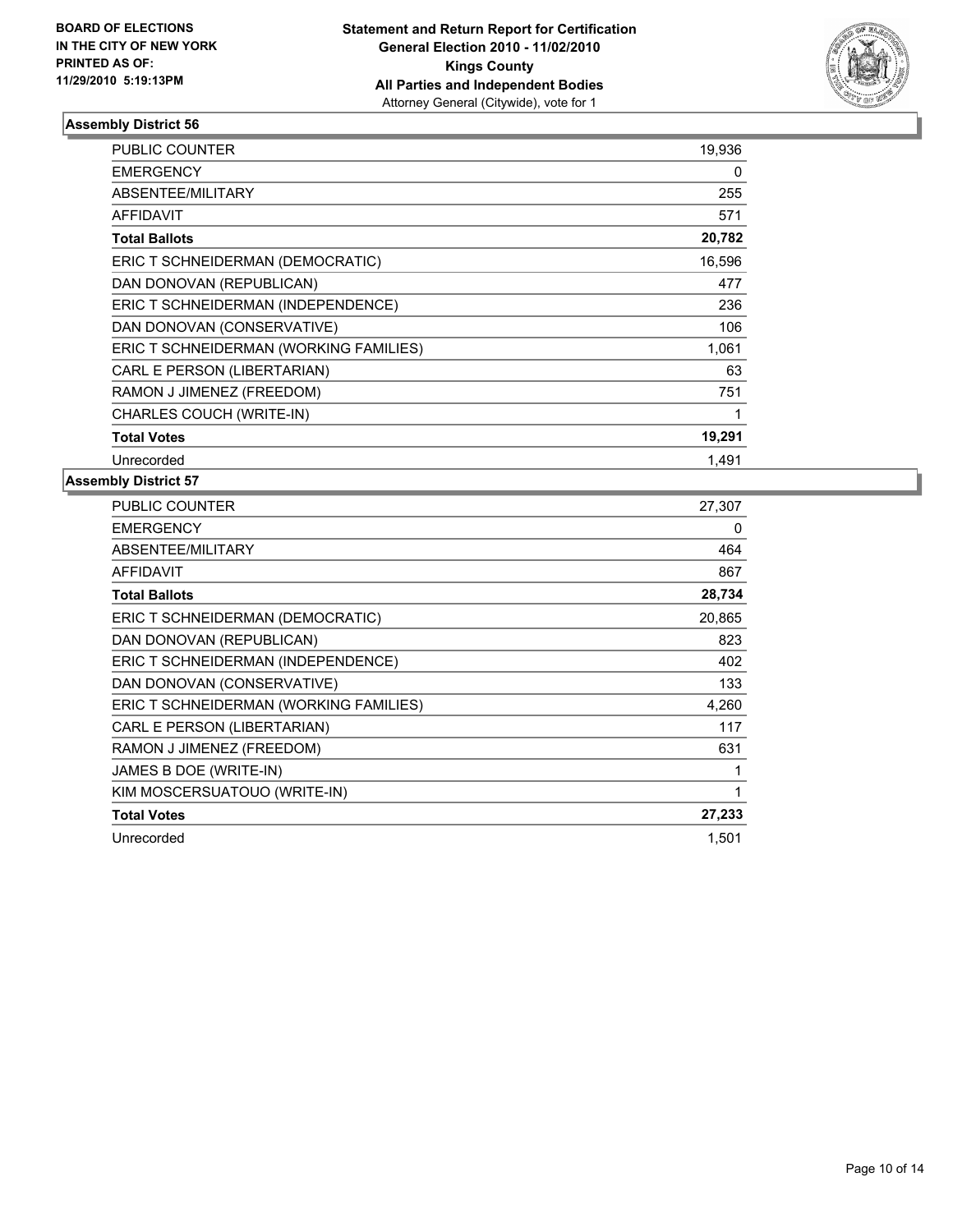

| <b>PUBLIC COUNTER</b>                  | 20,072 |
|----------------------------------------|--------|
| <b>EMERGENCY</b>                       | 6      |
| ABSENTEE/MILITARY                      | 410    |
| <b>AFFIDAVIT</b>                       | 388    |
| <b>Total Ballots</b>                   | 20,922 |
| ERIC T SCHNEIDERMAN (DEMOCRATIC)       | 17,828 |
| DAN DONOVAN (REPUBLICAN)               | 459    |
| ERIC T SCHNEIDERMAN (INDEPENDENCE)     | 153    |
| DAN DONOVAN (CONSERVATIVE)             | 76     |
| ERIC T SCHNEIDERMAN (WORKING FAMILIES) | 1,056  |
| CARL E PERSON (LIBERTARIAN)            | 25     |
| RAMON J JIMENEZ (FREEDOM)              | 226    |
| <b>Total Votes</b>                     | 19,823 |
| Unrecorded                             | 1,099  |

| <b>PUBLIC COUNTER</b>                  | 22,800 |
|----------------------------------------|--------|
| <b>EMERGENCY</b>                       | 90     |
| ABSENTEE/MILITARY                      | 406    |
| <b>AFFIDAVIT</b>                       | 330    |
| <b>Total Ballots</b>                   | 23,675 |
| ERIC T SCHNEIDERMAN (DEMOCRATIC)       | 14,526 |
| DAN DONOVAN (REPUBLICAN)               | 5,821  |
| ERIC T SCHNEIDERMAN (INDEPENDENCE)     | 311    |
| DAN DONOVAN (CONSERVATIVE)             | 841    |
| ERIC T SCHNEIDERMAN (WORKING FAMILIES) | 771    |
| CARL E PERSON (LIBERTARIAN)            | 68     |
| RAMON J JIMENEZ (FREEDOM)              | 112    |
| CHARLIE HEINZ (WRITE-IN)               | 1      |
| MARA PANDOLFO (WRITE-IN)               | 1      |
| <b>Total Votes</b>                     | 22,452 |
| Unrecorded                             | 1,223  |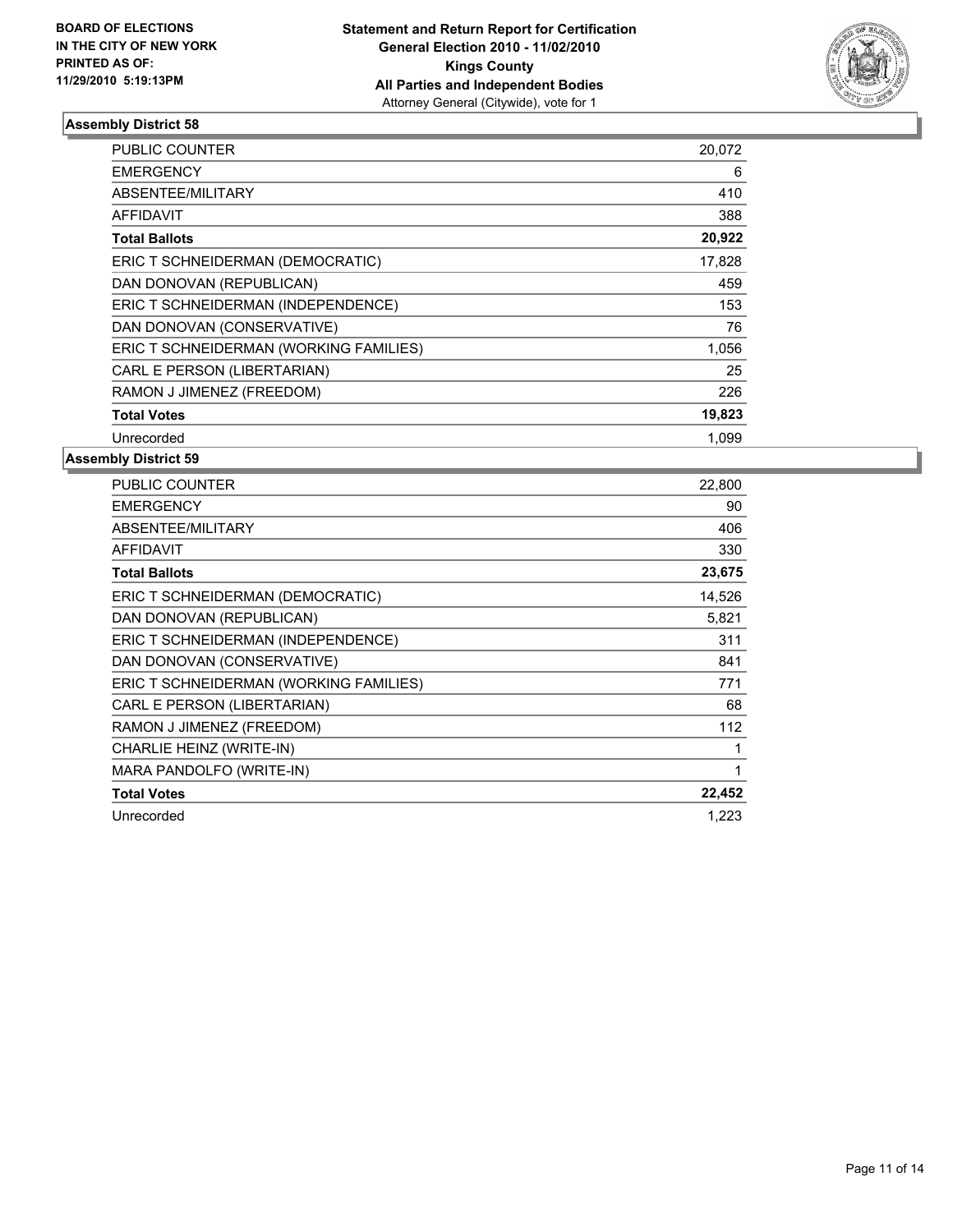

| <b>PUBLIC COUNTER</b>                  | 8.866 |
|----------------------------------------|-------|
| <b>EMERGENCY</b>                       | 0     |
| ABSENTEE/MILITARY                      | 189   |
| <b>AFFIDAVIT</b>                       | 140   |
| <b>Total Ballots</b>                   | 9,239 |
| ERIC T SCHNEIDERMAN (DEMOCRATIC)       | 3,666 |
| DAN DONOVAN (REPUBLICAN)               | 3,623 |
| ERIC T SCHNEIDERMAN (INDEPENDENCE)     | 181   |
| DAN DONOVAN (CONSERVATIVE)             | 679   |
| ERIC T SCHNEIDERMAN (WORKING FAMILIES) | 379   |
| CARL E PERSON (LIBERTARIAN)            | 44    |
| RAMON J JIMENEZ (FREEDOM)              | 53    |
| DAN GRINKEVAH (WRITE-IN)               | 1     |
| DOUGLAS DIKI JIAN (WRITE-IN)           | 1     |
| JENNIFER WALTERS (WRITE-IN)            | 1     |
| MICHAEL DECILLIS (WRITE-IN)            | 1     |
| <b>Total Votes</b>                     | 8,629 |
| Unrecorded                             | 610   |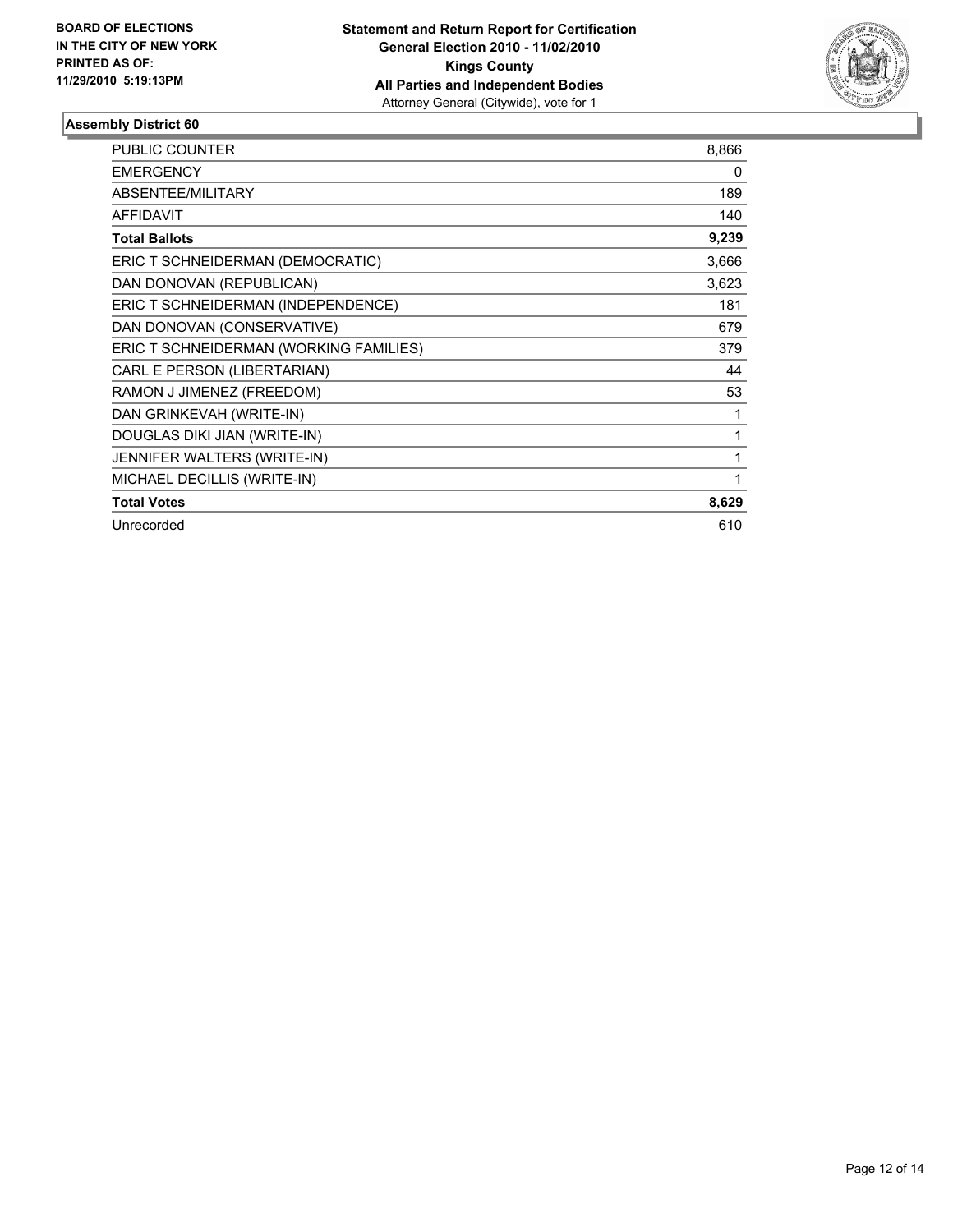

**Total for Attorney General (Citywide) - Kings County**

| PUBLIC COUNTER                         | 393,292      |
|----------------------------------------|--------------|
| <b>EMERGENCY</b>                       | 350          |
| ABSENTEE/MILITARY                      | 7,280        |
| AFFIDAVIT                              | 8,988        |
| <b>Total Ballots</b>                   | 411,705      |
| ERIC T SCHNEIDERMAN (DEMOCRATIC)       | 256,815      |
| DAN DONOVAN (REPUBLICAN)               | 74,039       |
| ERIC T SCHNEIDERMAN (INDEPENDENCE)     | 5,985        |
| DAN DONOVAN (CONSERVATIVE)             | 8,921        |
| ERIC T SCHNEIDERMAN (WORKING FAMILIES) | 31,137       |
| CARL E PERSON (LIBERTARIAN)            | 1,428        |
| RAMON J JIMENEZ (FREEDOM)              | 4,823        |
| ABRAHAM BLUM (WRITE-IN)                | 1            |
| BELLA LARELLE (WRITE-IN)               | 1            |
| CHARLES COUCH (WRITE-IN)               | 1            |
| CHARLIE HEINZ (WRITE-IN)               | 1            |
| CHECK MAILK (WRITE-IN)                 | 1            |
| CHEVY SLOMOVICS (WRITE-IN)             | 2            |
| CHRISTOPER SLATTEAY (WRITE-IN)         | 1            |
| DAN DONOVAN VOID (WRITE-IN)            | 1            |
| DAN GRINKEVAH (WRITE-IN)               | 1            |
| DANIEL TANNENBAUM (WRITE-IN)           | 1            |
| DAVID NIDERMAN (WRITE-IN)              | 2            |
| DAVID TANNENBAUM (WRITE-IN)            | 1            |
| DOUGLAS DIKI JIAN (WRITE-IN)           | 1            |
| EDWARD GRIFFITH (WRITE-IN)             | 1            |
| ERIC DINALO (WRITE-IN)                 | 1            |
| ERNEST HEMINGWAY (WRITE-IN)            | 1            |
| <b>GEORGE BRADY (WRITE-IN)</b>         | 1            |
| GERALD E DAVIS JR (WRITE-IN)           | 1            |
| IAN D GIRSHEK (WRITE-IN)               | 3            |
| JAMES B DOE (WRITE-IN)                 | $\mathbf{1}$ |
| JAMES LANE (WRITE-IN)                  | 2            |
| JENNIFER WALTERS (WRITE-IN)            | 1            |
| JERRY GARCIA (WRITE-IN)                | 1            |
| JIMMY MCMILLAN (WRITE-IN)              | 1            |
| JIMMY MCMILLIAN (WRITE-IN)             | 1            |
| JOHN WILSON CORTES (WRITE-IN)          | 2            |
| <b>JOSEPH HAYON (WRITE-IN)</b>         | 1            |
| KIM MOSCERSUATOUO (WRITE-IN)           | 1            |
| LORRAINE NELSON (WRITE-IN)             | 1            |
| LYNNE STEWART (WRITE-IN)               | 1            |
| MARA PANDOLFO (WRITE-IN)               | 1            |
| MARCY C GORDON (WRITE-IN)              | 1            |
| MAURICE MADJARI (WRITE-IN)             | 1            |
| MELVIN KLIEN (WRITE-IN)                | 1            |